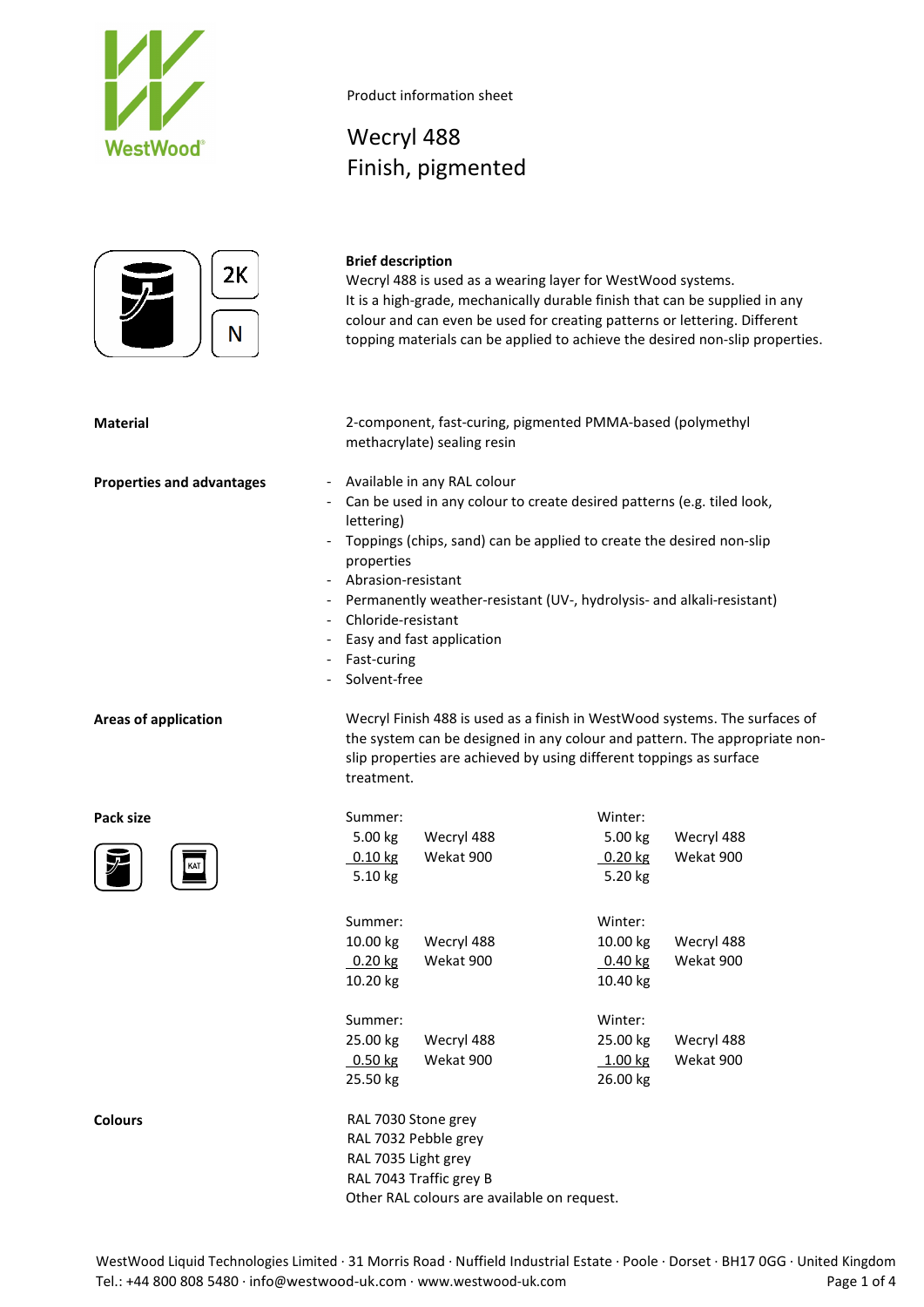

Product information sheet

# Wecryl 488 Finish, pigmented

For production reasons there may be some colour variation between individual batches and the available RAL colour charts. We therefore recommend using products from the same batch for any one project.

**Storage** Store products sealed in their original airtight container and in a cool, dry and frost-free place. The unopened product has a shelf life of at least 6 months after delivery. Direct sunlight on the containers should be avoided, including on site. After removing some of the contents, reseal the containers so they are airtight.

### **Application conditions Temperatures**

The product can be applied within the following temperature ranges:

| Product    | Temperature range, in °C |                |               |  |  |
|------------|--------------------------|----------------|---------------|--|--|
|            | Air                      | Substrate*     | Material      |  |  |
| Wecryl 488 | $-5$ to $+35$            | $+3$ to $+40*$ | $+3$ to $+30$ |  |  |

\* The substrate temperature must be at least 3 °C above the dew point during application and curing.

### **Moisture**

The relative humidity must be  $\leq$  90%.

The surface to be coated must be dry and ice-free.

The surface must be protected from moisture until the coating has hardened.

### **Reaction times and required amounts of Wekat 900**

|                    | Wecryl 488                |  |  |  |  |  |
|--------------------|---------------------------|--|--|--|--|--|
|                    | (at 20 °C, 2 % Wekat 900) |  |  |  |  |  |
| Pot life           | approx. 15 min            |  |  |  |  |  |
| Rainproof          | approx. 45 min            |  |  |  |  |  |
| Can be walked on/  |                           |  |  |  |  |  |
| overcoated         | approx. 60 min            |  |  |  |  |  |
| <b>Curing time</b> | approx. 3 hours           |  |  |  |  |  |

Higher temperatures or greater proportions of Wekat 900 will shorten reaction times, while lower temperatures and smaller proportions of Wekat 900 will extend reaction times.

The following table indicates the recommended amount of Wekat 900 required to adjust the curing reaction to the temperature.

| Product l |         |  |  |  |  | Substrate temperature in °C; required amounts of Wekat 900 in % w/w |  |
|-----------|---------|--|--|--|--|---------------------------------------------------------------------|--|
|           | (guide) |  |  |  |  |                                                                     |  |
|           |         |  |  |  |  |                                                                     |  |

|               | $-10$ |   | +3 |    | 10 | 15 | 20 | 25          | 30 | 35   | 40   | 45 | 50 |
|---------------|-------|---|----|----|----|----|----|-------------|----|------|------|----|----|
| Wecryl<br>488 | -     | ۰ | 4% | 4% | 4% | 2% | 2% | 2%          | 2% | 1.5% | 1.5% | -  | -  |
| Substrate     |       |   |    |    |    |    |    | Consumption |    |      |      |    |    |

**Consumption rates** 

smooth  $0.60 \text{ kg/m}^2$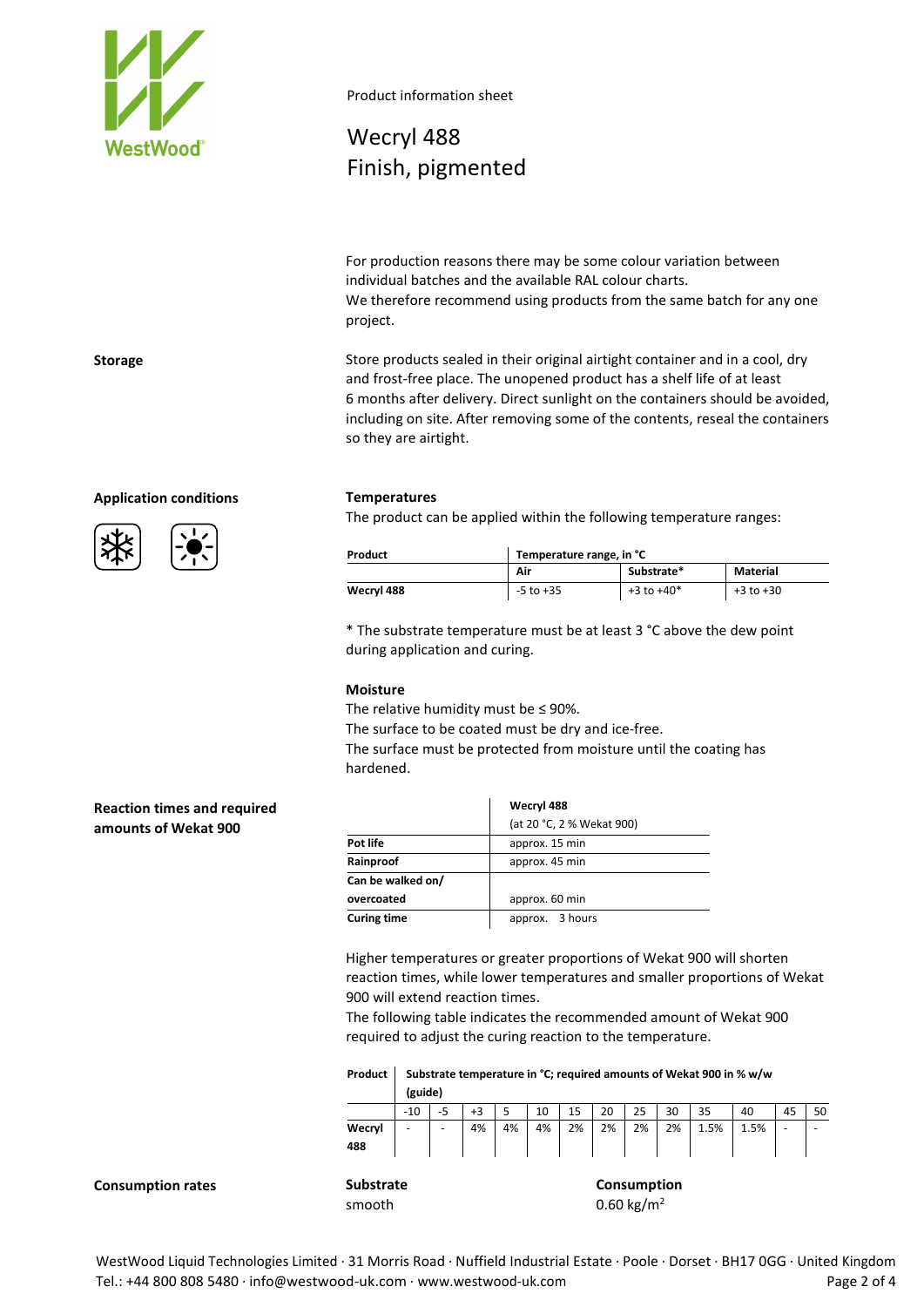

Product information sheet

# Wecryl 488 Finish, pigmented

topped areas (depending on particle size)  $0.60 - 0.80$  kg/m<sup>2</sup>

(The density will vary with the colour.)

1.04 to 1.20  $g/cm^{3}$ 

## **Technical data** Density:

### **Product application Application equipment / tools**





For mixing the product: - Mixing tool with twin-paddle stirrer

- For applying the product:
- Finishing roller (sheepskin roller, minimal shedding)
- Rubber blade, hard (for applying finish to topped surfaces)

### **Substrate preparation**

The finish can be applied either to hardened WestWood Primers or the selflevelling mortar, as required.

### **Mixing**

First stir the tub contents thoroughly.

Then add the Wekat 900 while stirring at the slow-speed setting and mix for 2 minutes. Make sure that the product on the base and sides of the container is also mixed in.

At product temperatures < 10 °C the product should be stirred for 4 minutes, as the Wekat 900 will take longer to dissolve.

### **Application**

Use the finish roller to apply an even layer of the mixed material (approx. 0.6 kg/m²). Avoid fluctuating layer thicknesses.

### **Finish design options:**

Increase non-slip properties:

Broadcast dry quartz sand over the freshly applied, still liquid finish. Particle sizes of between 0.2 and 0.6 mm or 0.7 and 1.2 mm can be used, depending on the desired roughness.

Vacuum off the loose sand once the finish has hardened and then apply a final coat of finish with a sheepskin roller to cover the entire area. For an enhanced appearance, the first coat of finish can also be applied using a hard rubber blade and smoothed over with the finish roller (depending on the particle size of the topping approx.  $0.60 - 0.80$  kg/m<sup>2</sup>).